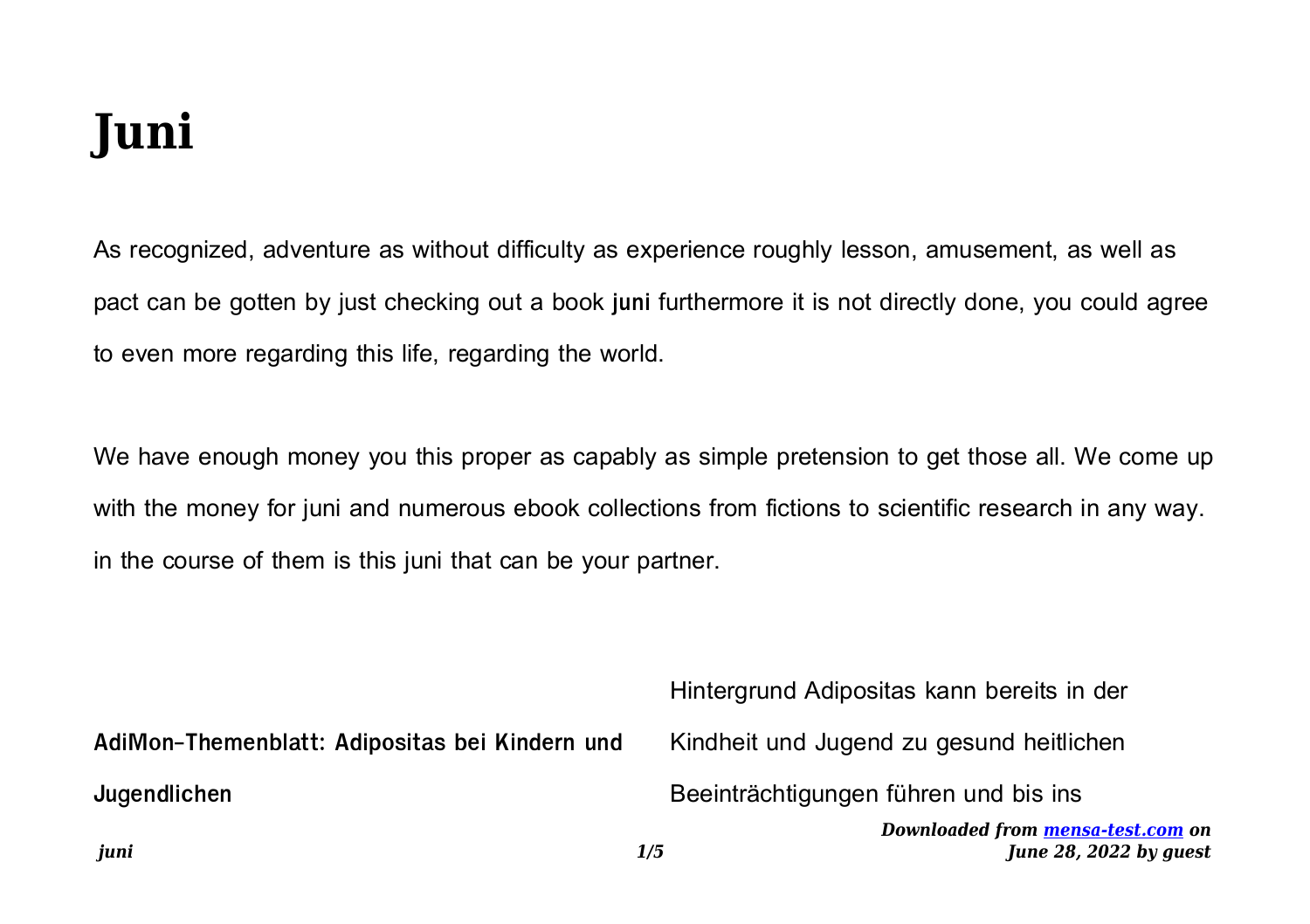Erwachsenen alter negative gesundheitliche Folgen haben.

**8. Ad-hoc-Stellungnahme 21. Juni 2021 Kinder und …**

Juni 2021 Kinder und Jugendliche in der Coronavirus-Pandemie: psychosoziale und edukative Herausforderungen und Chancen Zusammenfassung Die Coronavirus-Pandemie greift tief in das Leben von uns allen ein. Kinder und Jugendliche sind

Klimaplan for en grøn affaldssektor og cirkulær økonomi

16. juni 2020 . 2 Formål Der er med bred opbakning i Folketinget sat et meget ambitiøst mål om at reducere de nationale drivhusgasudledninger med 70 pct. i 2030 i forhold til 1990. Regeringen (Social-demokratiet), Venstre, Radikale Venstre, Socialistisk Folkeparti, Enhedslisten, Det Kon-

## RICHTLIJN (EU) 2019/ 944 VAN HET

## EUROPEES PARLEMENT …

van 5 juni 2019 betreffende gemeenschappelijke regels voor de inter ne markt voor elektr iciteit en tot wijziging van Richtlijn 2012/27/EU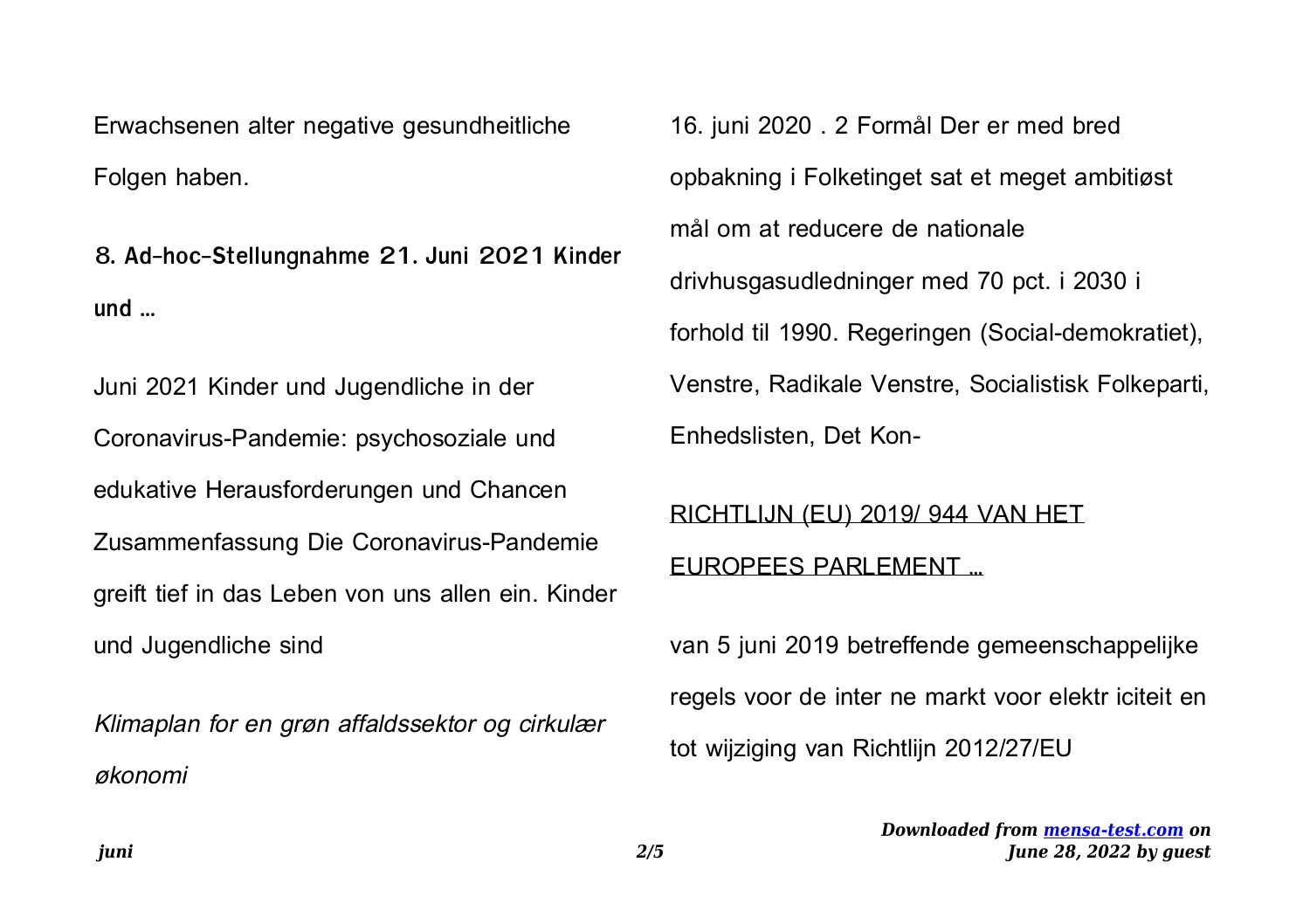(herschikking) (Voor de EER relevante teks t) HET EUROPEES PARLEMENT EN DE RAAD VAN DE EUROPESE UNIE, Gezien het Verdrag betreffende de werking van de Europese Unie, en met name ar tikel 194, lid 2, ...

**Job Openings and Labor Turnover - April 2022**

- 2 - Separations Total separations includes quits, layoffs and discharges, and other separations. Quits are generally voluntary separations initiated by the employee.

**PISA 2018 Results - OECD**

16 C 2019 -» -PISA 2018 Results (Volume I): What Students Know and Can Do Executive Summary • There were large differences between individual countries and economies in how their performance changed between 2015 and 2018. For example, mean performance in mathematics improved in 13 countries/economies (Albania, Iceland, Jordan, Latvia, Macao [China], …

## **THE DEFINITION AND SELECTION OF KEY COMPETENCIES**

PISA AND THE DEFINITION OF KEY COMPETENCIES In 1997, OECD member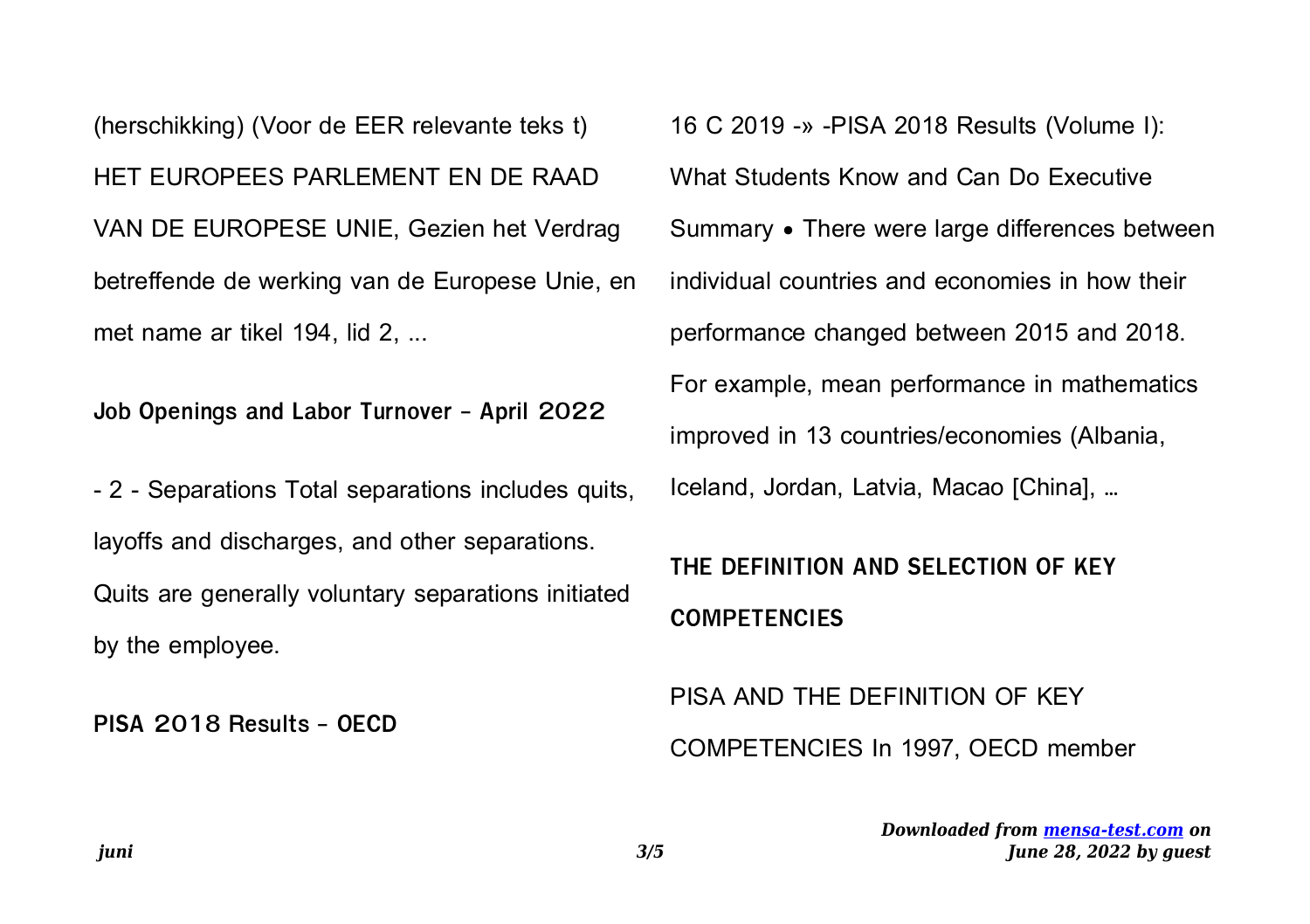countries launched the Programme for International Student Assessment (PISA), with the aim of monitoring the extent to which students near the end of

EUR-Lex  $-$  Access to European Union law  $$ choose your ...

Juni 2019. (4) Der mit dieser Verordnung geschaffene Rahmen für die Marktüber wachung sollte bestehende Bestimmungen in den Har monisier ungsrechtsvorschr if ten der Union bezüglich der Sicherstellung der Konfor mität von Produkten und des Rahmens für die

Zusammenarbeit mit Organisationen, die Wir tschaf tsakteure oder Endnutzer ver treten

Tabel 1: Den kommunale pris- og lønudvikling. 2020 2025 ...

Tabel 1: Den kommunale pris- og lønudvikling, 2020 - 2025 (service-PL) Vægt ifølge regnskab 2020, drift (pct.) 2019/2020 2020/2021 2021/2022 2022/2023 2023/2024 2024/2025

Dantoto Kalender JUNI 2022 vers E

'\$72 '\$\* 7 ' %\$1(%\$1(15 63 / 675(\$0 1\* .\$1\$/-81 mxq o<sup>o</sup> .2892/\$ )5\$1.5 \* mxq o<sup>o</sup> %2'(1 '8% 9 9 9